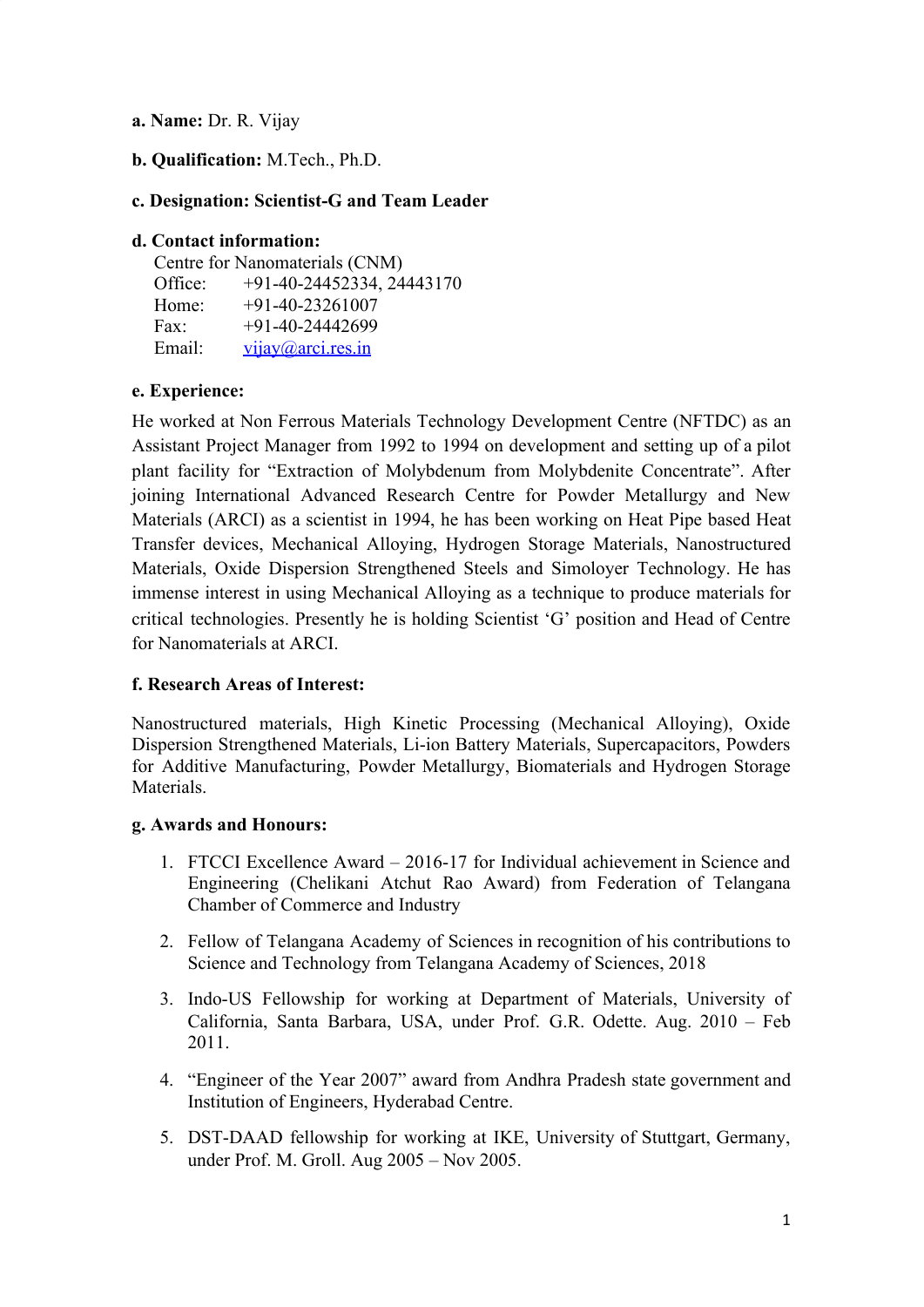#### **h. List of Journal Publications:**

- 1. A. H. V. Pavan, K. Sowmya, B. Ramesh Chandra. M. Swamy, R. Vijay and Kulvir Singh, Characterization and mechanical behavior of mechanically milled and hot extruded oxide dispersion strengthened steel, Materials Today: Proceedings (2020)<https://doi.org/10.1016/j.matpr.2020.08.479>
- 2. D. Chakravarty, N. Laxman, R. Jayasree, R.B. Mane, S. Mathiazhagan, P.V.V. Srinivas, R. Das, M. Nagini, M. Eizadjou, L. Venkatesh, N. Ravi, D.R. Mahapatra, R. Vijay, S.P. Ringer and C.S. Tiwary, Ultrahigh transverse rupture strength in tungsten-based nanocomposites with minimal lattice misfit and dual microstructure, Int J Refractory Metals and Hard Mater. 95 (2021) 105454
- 3. D. Spandana, H. Desai, D. Chakravarty, R. Vijay and K. Hembram, Fabrication of a biodegradable Fe-Mn-Si alloy by field assisted sintering, *Adv. Powder Tech*. 31 (2020) 4577-4584
- 4. Rahul B. Mane, R. Vijay, Bharat B. Panigrahi and D. Chakravarty, High temperature decomposition kinetics of Ti<sub>3</sub>GeC<sub>2</sub>MAX phase, *Mater. Letters* 282 (2021) 128853.
- 5. S. Sudhakar Sarma, J. Joardar, R. Vijay and Tata N Rao, Preparation and characterisation of nano boron by cryo milling, *Adv. Powder Tech*. 31 (2020) 3824-3832.
- 6. B.V. Sarada, R. Vijay, R. Johnson, T. Narsinga Rao, G. Padmanabham, Fight against COVID‑19: ARCI's technologies for disinfection, *Trans Indian National Academy of Engg*. 5 (2020) 349–354
- 7. M. Nagini, K.G. Pradeep, R. Vijay, A.V. Reddy, B.S. Murthy, G. Sundararajan, A combined electron microscopy, atom probe tomography and small angle X-ray scattering study of oxide dispersion strengthened 18Cr ferritic steel, *Mater. Char*., 164 (2020) 110306
- 8. P.V. Durga, K. Satya Prasad, S.B. Chandrasekhar, A.V. Reddy, S.R. Bakshi and R. Vijay, "Microstructural and mechanical properties of oxide dispersion strengthened iron aluminides produced by mechanical milling and hot extrusion", *J Alloys Compd*. 834 (2020) 155218.
- 9. N.S. Anas, L. Rama Krishna, R.K. Dash and R. Vijay, "Tribological performance of CNT/Ni coated CNT dispersed*−*Al alloys produced by Mechanical Milling and Extrusion", *J Mater. Engg. Performance*, 29 (2020) 1630-1639.
- 10. S. Kavita, G. Anusha, Pramod Bhatt, V. Suresh, R. Vijay, K. Sethupathi and R. Gopalan, "On the giant magnetocaloric and mechanical properties of Mn–Fe–P–Si-Ge alloy", *J Alloys Compd*. 817 (2020) 153232.
- 11. N.S. Anas, M. Ramakrishna and R. Vijay, "Microstructural characteristics and Mechanical Properties of CNT/ Ni coated CNT–dispersed Al alloys produced by High Energy Ball Milling and Hot Extrusion", *Metal Mater. Int*. 26 (2020) 272-283.
- 12. S Sudhakara Sarma, Satya Prasad, Joydip Joardar, K Suresh, A V Reddy and R Vijay, "Nanocrystalline ODS-iron aluminide by cryo-milling: Consolidation, microstructure and mechanical behaviour", Mater. Res. Express, 6 (2019) 106572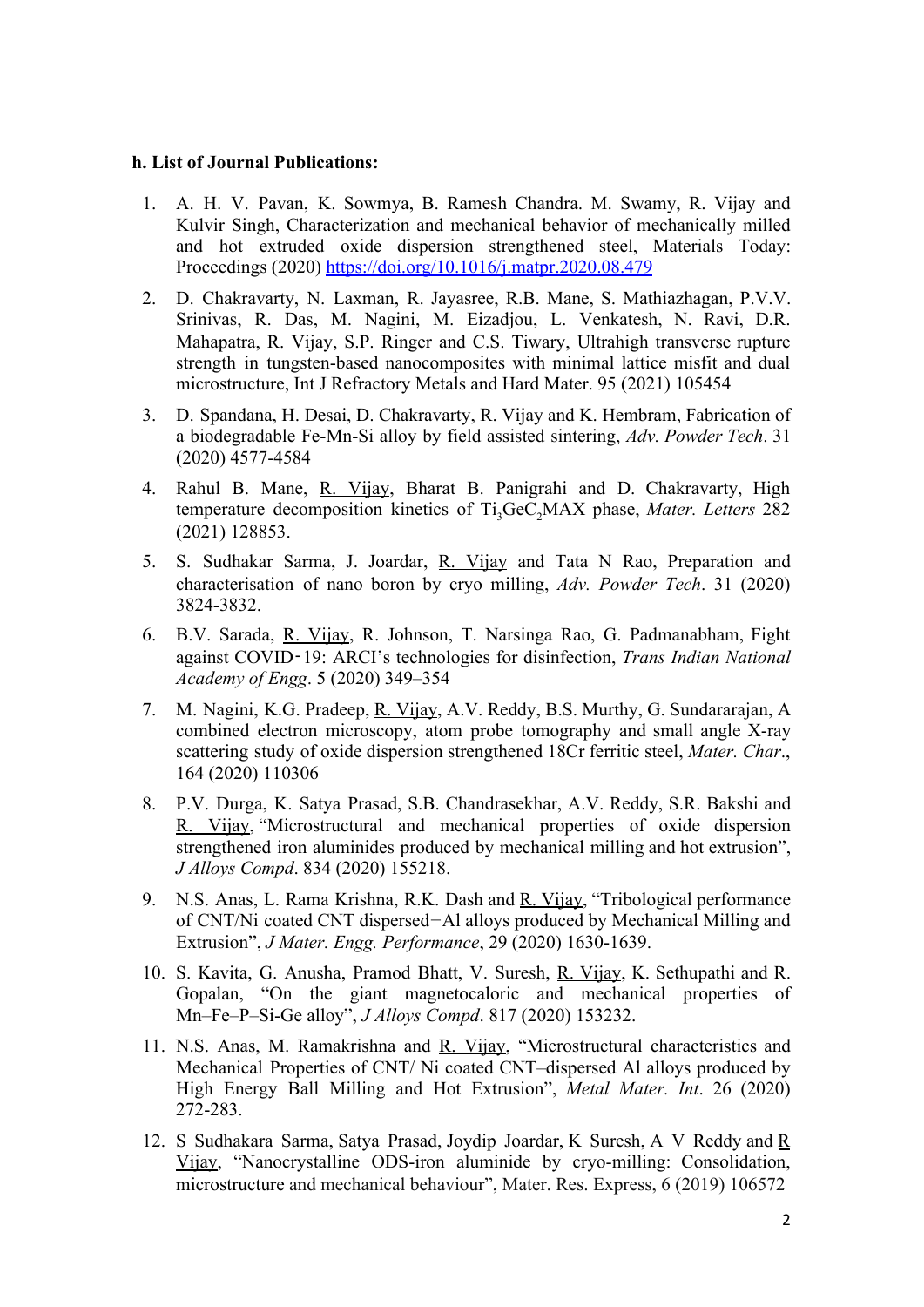- 13. N.S. Anas, S.B. Chandrasekhar, R.K. Dash, Tata N Rao and R. Vijay, "Effect of Carbon nanotubes on Solution Treatment Temperature and Dissolution Characteristics of Precipitates in Al alloy produced by High Energy Milling and Hot Extrusion", *Trans Indian Inst Met*. 72 (10) (2019) 2687-2697
- 14. N.S. Anas, R.K. Dash, Tata N Rao and R. Vijay, Influence of Process Control Agents on Microstructure and Mechanical Properties of Al-Cu-Mg Alloy produced by Mechanical Alloying, *Mater. Sci. Eng. A*, 751 (2019) 171-182
- 15. M. Nagini, R. Vijay, Koteswararao V. Rajulapati, A.V. Reddy and G. Sundararajan, "Microstructure-mechanical property correlation in oxide dispersion strengthened 18Cr ferritic steel", *Mater. Sci. Eng. A*, 708 (2017) 451-459.
- 16. J. Rajesh, R. Vijay, S. Ganesh Sundara Raman and G. Sundararajan, Hot deformation behavior of n-ODS-18Cr steel, *Procedia Eng*. 207 (2017) 191-196.
- 17. N.S. Anas, R.K. Dash, Tata N. Rao, and R. Vijay, "Effect of Carbon Nanotubes as Reinforcement on the Mechanical Properties of Aluminum-Copper-Magnesium Alloy", J *Mater. Engg. Performance*, 26 (2017) 3376-3386.
- 18. K. Suresh, M. Nagini, R. Vijay, M. Ramakrishna, Ravi C. Gundakaram, A.V. Reddy and G. Sundararajan, "Microstructural studies of oxide dispersion strengthened austenitic steels", *Mater. Design*, 110 (2016) 519-525.
- 19. M. Nagini, R. Vijay, Koteswararao V. Rajulapati, K. Bhanu Sankara Rao, M. Ramakrishna, A.V. Reddy and G. Sundararajan, "Effect of process parameters on microstructure and hardness of oxide dispersion strengthened 18Cr ferritic steel", *Metall Mater. Trans. A,* 47 (2016) 4197-4209.
- 20. M. Nagini, A. Jyothirmayi, R. Vijay, Tata N. Rao, A.V. Reddy, Koteswararao V. Rajulapati, and G. Sundararajan, "Influence of dispersoids on corrosion behavior of oxide dispersion strengthened 18Cr steels made by high-energy milling", *J Mater. Engg. Performance*, 25 (2016) 577-586.
- 21. A. Bhadauria, L. K. Singh, A.R. Ballal and R. Vijay, "Effect of Yttria Dispersion on Creep Properties of Pure Iron", *Trans Indian Inst Met*. 69 (2016) 253-259.
- 22. S. Santra, S. Amirthapandian, A. J. London, B. K. Panigrahi, R.M. Sarguna, S.Balaji, R.Vijay, C. S. Sundar and C. Grovenor, "Effect of Ti and Cr on dispersion and structure of oxide nano-particles in model ODS alloys", *Acta Mater*. 97 (2015) 223-233.
- 23. M. Nagini, R. Vijay, M. Ramakrishna, A.V. Reddy and G. Sundararajan, "Effect of duration of milling on microstructural and mechanical properties of ODS-9Cr steel", *Mater. Sci. Eng. A*, 620 (2014) 490-499.
- 24. R. Vijay, A.V. Reddy and G. Sundararajan, "Development of oxide dispersion strengthened steels for next generation power plants", *Nanotech Insights*, 5 (2014) 66-70
- 25. R. Vijay, M. Naginin, S.S. Sarma, M. Ramakrishna, A.V. Reddy and G. Sundararajan, "Structure and properties of nano scale oxide dispersed iron", *Metall Mater. Trans. A,* 45 (2014)777-784.
- 26. G. Sundararajan, R. Vijay and A.V. Reddy, "Development of 9Cr ferritic-martensitic and 18Cr ferritic oxide dispersion strengthened steels", *Current Science*, 105 (2013) 1100-1106.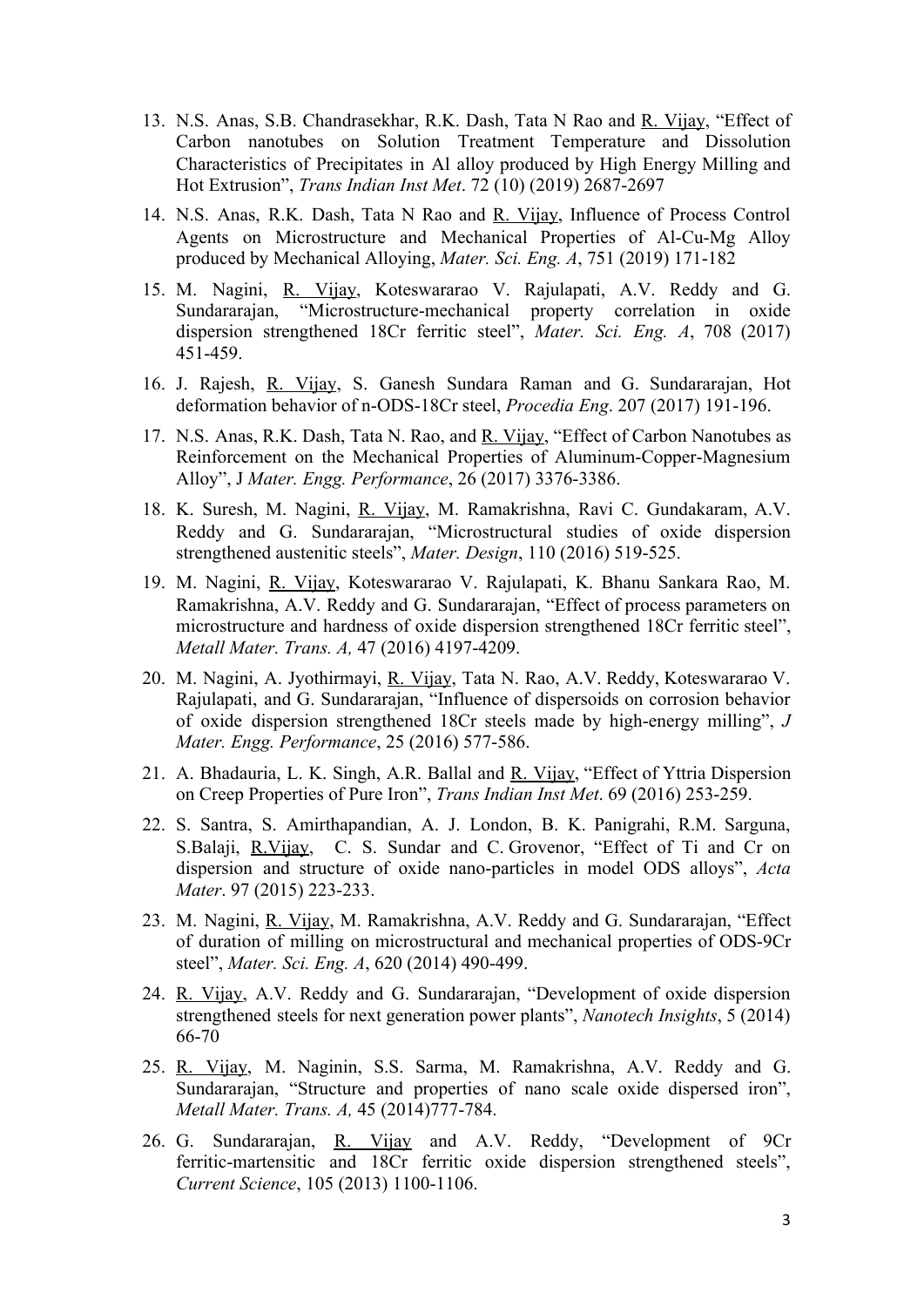- 27. R. Vijay, M. Nagini, J. Joardar, M. Ramakrishna, A.V. Reddy and G. Sundararajan, "Strengthening mechanisms in mechanically milled oxide-dispersed iron powders", *Metall Mater. Trans. A,* 44A (2013)1611-1620.
- 28. Kaliyan Hembram, R. Vijay, Y.S. Rao and T.N. Rao, "Doped nanocrystalline ZnO powders for Non-linear Applications by Spray Pyrolysis method", *J Nanoscience and Nanotechnolog*y, 9, (2009) 4376-4382.
- 29. P. Muthukumar, M.P. Maiya, S. Srinivasa Murthy, R. Vijay and R. Sundaresan, "Tests on mechanically alloyed Mg<sub>2</sub>Ni for hydrogen storage", *J. Alloys Compd.* 452 (2008) 456-461.
- 30. R. Vijay, R. Sundaresan, M.P. Maiya, S. Srinivasa Murthy, "Application of Mg-x wt% MmNi<sub>s</sub> nanostuctured composites in a hydrogen storage device", *Int. J Hydrogen Energy* 32 (2007) 2390-2399.
- 31. R. Vijay, R. Sundaresan, M.P. Maiya, S. Srinivasa Murthy, "Hydrogen storage properties of Mg -  $Cr_2O_3$  nanocomposites: The role of catalyst distribution and grain size", *J Alloys Compd*. 424 (2006) 289-293.
- 32. R. Vijay, R. Sundaresan, M.P. Maiya and S. Srinivasa Murthy, "Comparative evaluation of Mg-Ni hydrogen absorbing materials prepared by mechanical alloying", *Int. J Hydrogen Energy*, 30 (2005) 501-508.
- 33. R. Vijay, R. Sundaresan, M.P. Maiya, S. Srinivasa Murthy, Y. Fu, H.-P. Klein, and M. Groll, "Characterisation of Mg–*x* wt.% FeTi  $(x = 5-30)$  and Mg–40 wt.% FeTiMn hydrogen absorbing materials prepared by mechanical alloying", *J Alloys Compd*. 384 (2004) 283-295.
- 34. D.Sivaprahasam, G.Sivakumar, R.Vijay and R. Sundaresan, 'Mechanically Alloyed Fe-SiC Powder for Detonation Spray Coating', in "Trends in Mechanical Alloying", P.R.Soni and T.V. Rajan, Editors, Oxford & IBH Publishing, New Delhi, Kolkata, 2002, pp. 84-95.

### *i. List of patents:*

- 1. Heat pipe based solar grain dryer Indian Patent granted (No: 184674)
- 2. Heat pipe based solar cooking device Indian Patent granted (No: 184675)
- 3. S. Anandan, P.M. Pratheeksha, R. Vijay and Tata N. Rao, A method of producing high performance lithium titanate anode material for lithium ion battery applications, **Indian Patent Application No. E-2/1972//2017/DEL dated 27th December 2017**.
- 4. S. Anandan, P.M. Pratheeksha, R. Vijay and Tata N. Rao, A method of producing high performance lithium titanate anode material for lithium ion battery applications, **Inventors: on PCT International Application No. PCT/IN2018/050080 dated 17.02.2018**.
- 5. Dibyendu Chkarvarty, P.V.V. Srinivas and R. Vijay, Method of fabricating tungsten based composite sheets by spark plasma sintering technique for making components, **Indian Patent Application No. 201911008605 dated 6.03.2019**.
- 6. S. Anandan,, P.M. Pratheeksha, R. Vijay and Tata N. Rao, A method of producing high performance lithium titanate anode material for lithium ion battery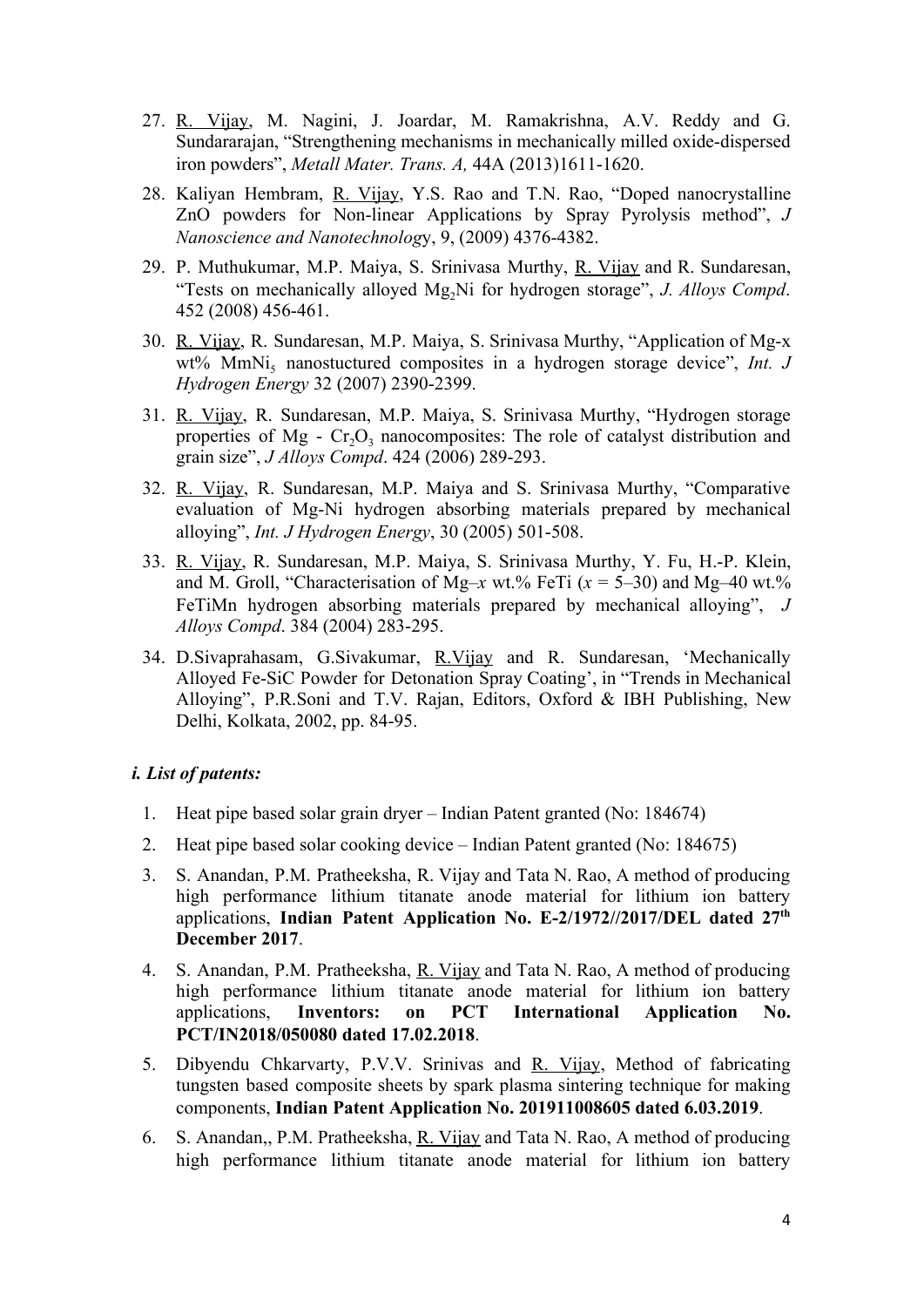applications, **US Patent Application No.** *16463088* **dated 23rd May 2019** based on PCT International Application No. PCT/IN2018/050080 dated 17.02.2018.

- 7. S. Anandan,, P.M. Pratheeksha, R. Vijay and Tata N. Rao, A method of producing high performance lithium titanate anode material for lithium ion battery applications, **Japan Patent Application No. 2019-520394 dated 14th May 2019** based on PCT International Application No. PCT/IN2018/050080 dated 17.02.2018.
- 8. S. Anandan,, P.M. Pratheeksha, R. Vijay and Tata N. Rao, A method of producing high performance lithium titanate anode material for lithium ion battery applications, **Chinese Patent Application No.** *CN201880004507* **dated 28th May 2019** based on PCT International Application No. PCT/IN2018/050080 dated 17.02.2018.
- 9. S. Anandan, P.M. Pratheeksha, R. Vijay and Tata N. Rao, A method of producing high performance lithium titanate anode material for lithium ion battery applications, **Germany Patent Application No. 2019062815041700DE dated 28th June 2019** based on PCT International Application No. PCT/IN2018/050080 dated 17.02.2018.
- 10. S. Anandan, P.M. Pratheeksha, **R. Vijay** and Tata N. Rao, A method of producing high performance lithium titanate anode material for lithium ion battery applications, Inventors: **South Korea Patent Application No.** *10-2019-7019218 dated 2 nd July 2019* based on PCT International Application No. PCT/IN2018/050080 dated 17.02.2018.S. Sudhakar Sarma, **R. Vijay** and T.N. Rao, Process for producing the nano boron by cryo milling, **Indian Patent Application No. 201911025690 dated 27/06/2019**
- 11. S. Sudhakar Sarma, R. Vijay and T.N. Rao, Process for producing the nano boron by cryo milling, **Indian Patent Application No. 201911025690 dated 27/06/2019**
- 12. Mani Karthik, **R. Vijay**, Tata N. Rao, A method of producing porous particles-fibres carbon composite for supercapacitor applications and the product thereof, **Indian Patent Application No. 2020110227265 dated 26/06/2020**
- 13. P. Vijaya Durga, S. Sudhakara Sarma, K. Satya Prasad, A.V. Reddy, **R. Vijay**, Oxide dispersion strengthened iron aluminides with high strength and ductility and method of preparation of the same, **Indian Patent Application No. 202011044124 dated 09/10/2020**
- 14. S. Anandan, **R. Vijay** and Tata N. Rao, Method of producing in-situ carbon coated lithium iron phosphate iron phosphate cathode material for lithium-ion batteries and the product thereof, **Provisional Indian Patent Application No. 202011056608 dated 28/12/2020**

#### *j. Conference Proceedings:*

1. R. Vijay, R. Sundaresan, M.P. Maiya and S. Srinivasa Murthy, "Hydrogen Storage Characteristics of Magnesium-Aluminium Compounds Prepared by Mechanical Alloying", *Proceedings International Hydrogen Energy Congress and Exhibition IHEC 2005*, Istanbul, Turkey, 13-15 July 2005.